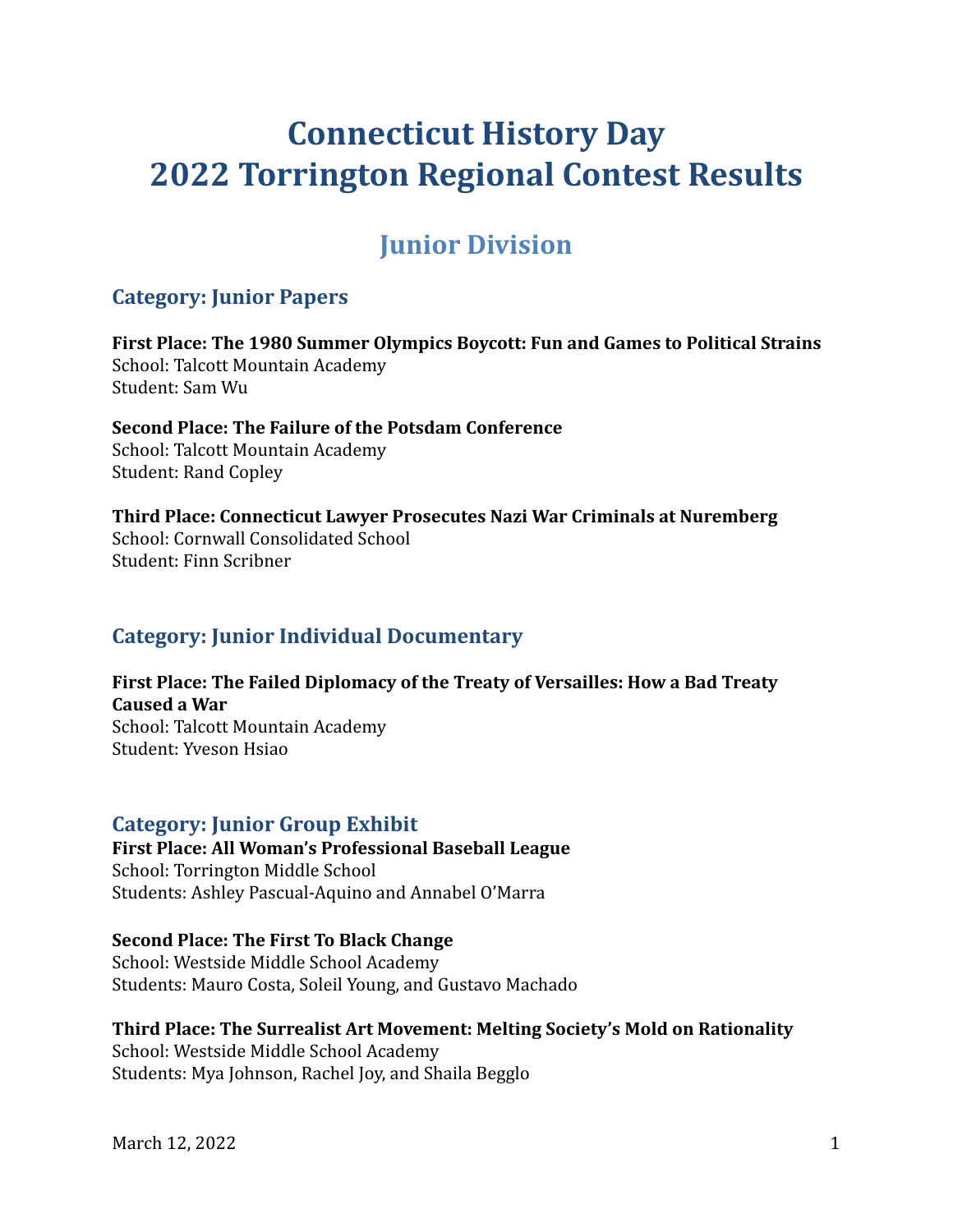### **Category: Junior Individual Exhibit**

#### **First Place: Polio Vaccine Diplomacy**

School: Talcott Mountain Academy Student: Aarna Panigrahi

#### **Second Place: Child Labor Reform In the United States: How Photographs Sparked Debate and Policy**

School: Talcott Mountain Academy Student: Rhea Doshi

#### **Third Place: John Brown and The Raid on Harper's Ferry**

School: Torrington Middle School Student: Sariah Rimkie

### **Category: Junior Group Performance**

**First Place: Astronomy, Science and Religion: The Debate That Changed The World** School: Westside Middle School Academy Students: Trevor Bischof and Leah Hayes

### **Second Place: "It's my constitutional right…" -Claudette Colvin** School: Westside Middle School Academy

Students: Chelsea Phaire and Khyanna Jones

#### **Third Place: The Infamous Witch Trials**

School: Westside Middle School Academy Students: Thais Nunez, Skyla Aiken, and Melody Galarza

### **Category: Junior Group Website**

#### **First Place: Hatters Lost to Mercury Madness**

School: Westside Middle School Academy Students: Ahana Chatterjee and Claire DeFabritis

#### **Second Place: The Treaty of Paris, The End of The Seven Years And The Beginning of A New One**

School: Westside Middle School Academy Students: Damian Monroy and Wilmer Chimbo

#### **Third Place: Montgomery Bus Boycott: Fighting for Equality**

School: Westside Middle School Academy Students: Emma Pereira, Isaac da Silva, Stephany Reyes

March 12, 2022 2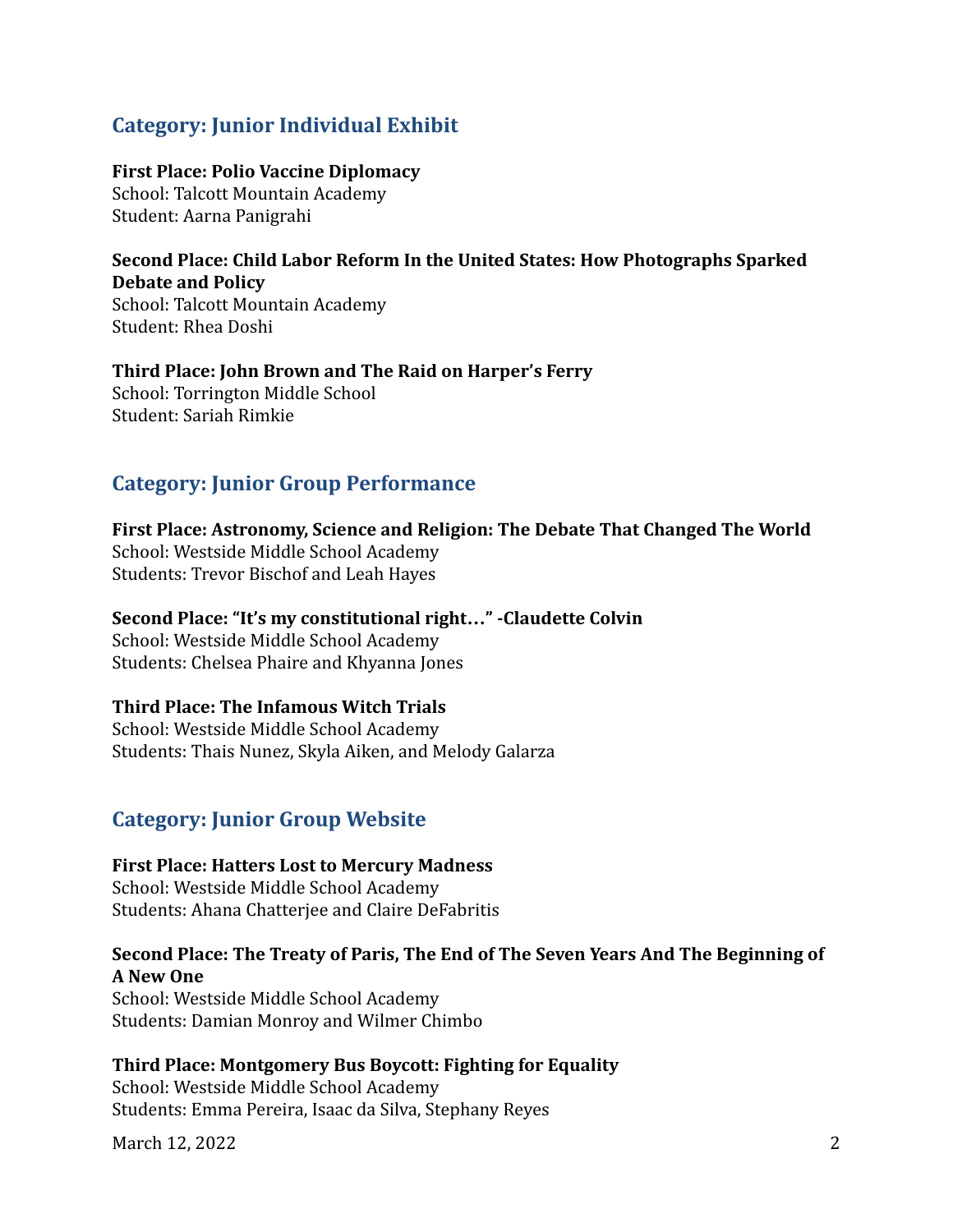### **Category: Junior Individual Website**

#### **First Place: "The Hull Note": Failed Diplomacy or an Ultimatum in Disguise?**

School: Talcott Mountain Academy Student: Sia Reddy

#### **Second Place: Apartheid: A Failed Experiment**

School: Talcott Mountain Academy Student: Maqueda Green

### **Third Place: No Apologies for Marriage Equalities**

School: Westside Middle School Academy Student: hope nop-layok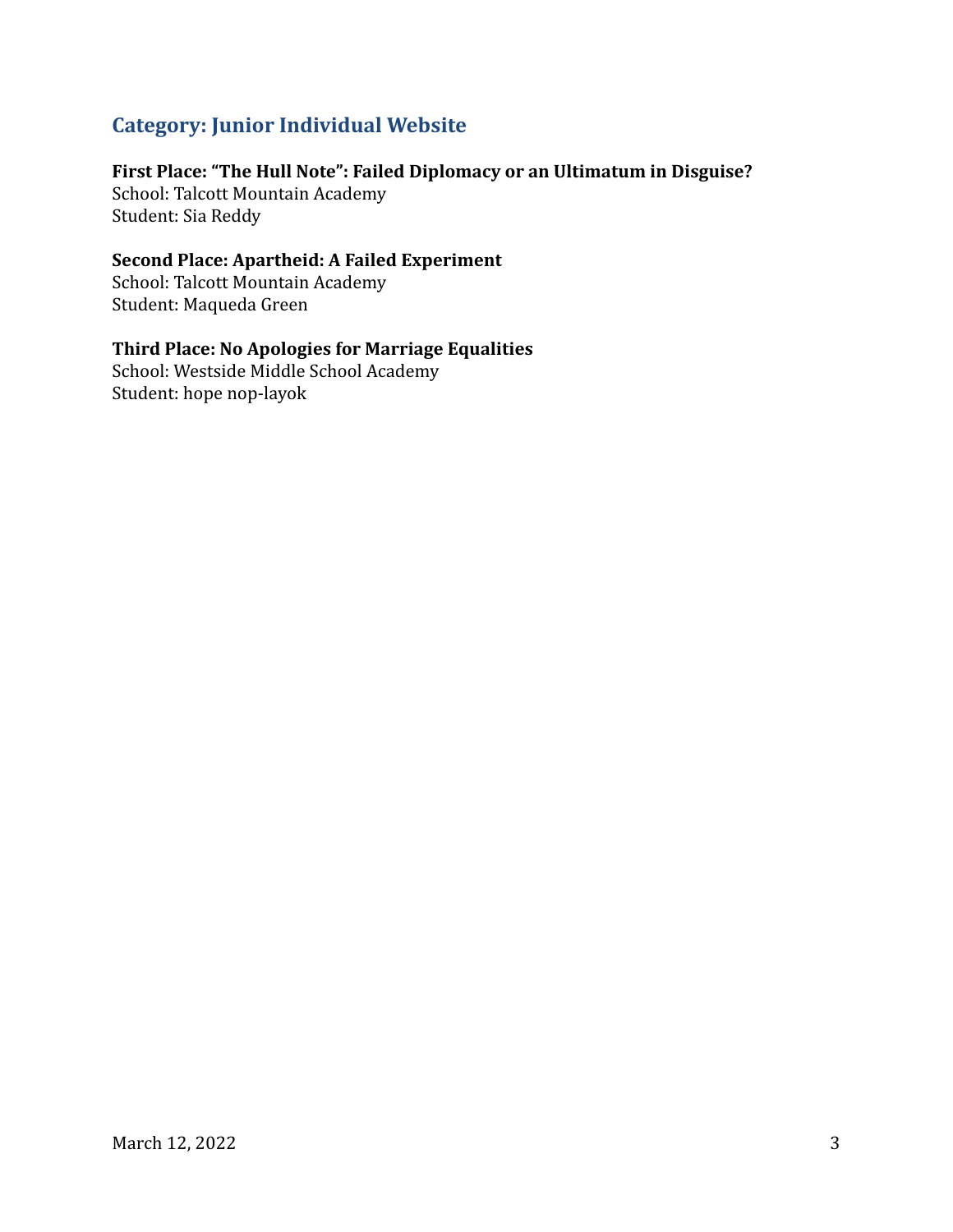## **Senior Division**

### **Category: Senior Papers**

### **First Place: The Korean War: America's Forgotten and Unfinished War**

School: Nonnewaug High School Student: Anna Carolina Galvani

**Second Place: The Development of the NCAA: How Tragedy and Title IX Changed the Game** School: Torrington High School Student: Sofia Calabrese

#### **Third Place: S.A.L.T. Treaties of the Cold War** School: Torrington High School

Student: Matthew McCarthy

### **Category: Senior Group Documentary**

#### **First Place: Ping Pong Diplomacy: The Unknown History of the Game That Changed the World** School: The Taft School

Students: Anishka Perera and Drew Niewinski

### **Category: Senior Individual Documentary**

**First Place: Ushering in the Spring, Debate and Diplomacy in the Arab Spring** School: Lewis S. Mills High School Student: Joshua Driscoll

### **Category: Senior Group Exhibit**

**First Place: The 1964 Tokyo Olympics: How Japan improved its worldwide status** School: Torrington High School Students: Isabelle Dangonini and Nicholas Bauer

#### **Second Place: The Scandal of the Rite of Spring**

School: Torrington High School Students: Emily Tacuri Penaranda and Chloe Bayat